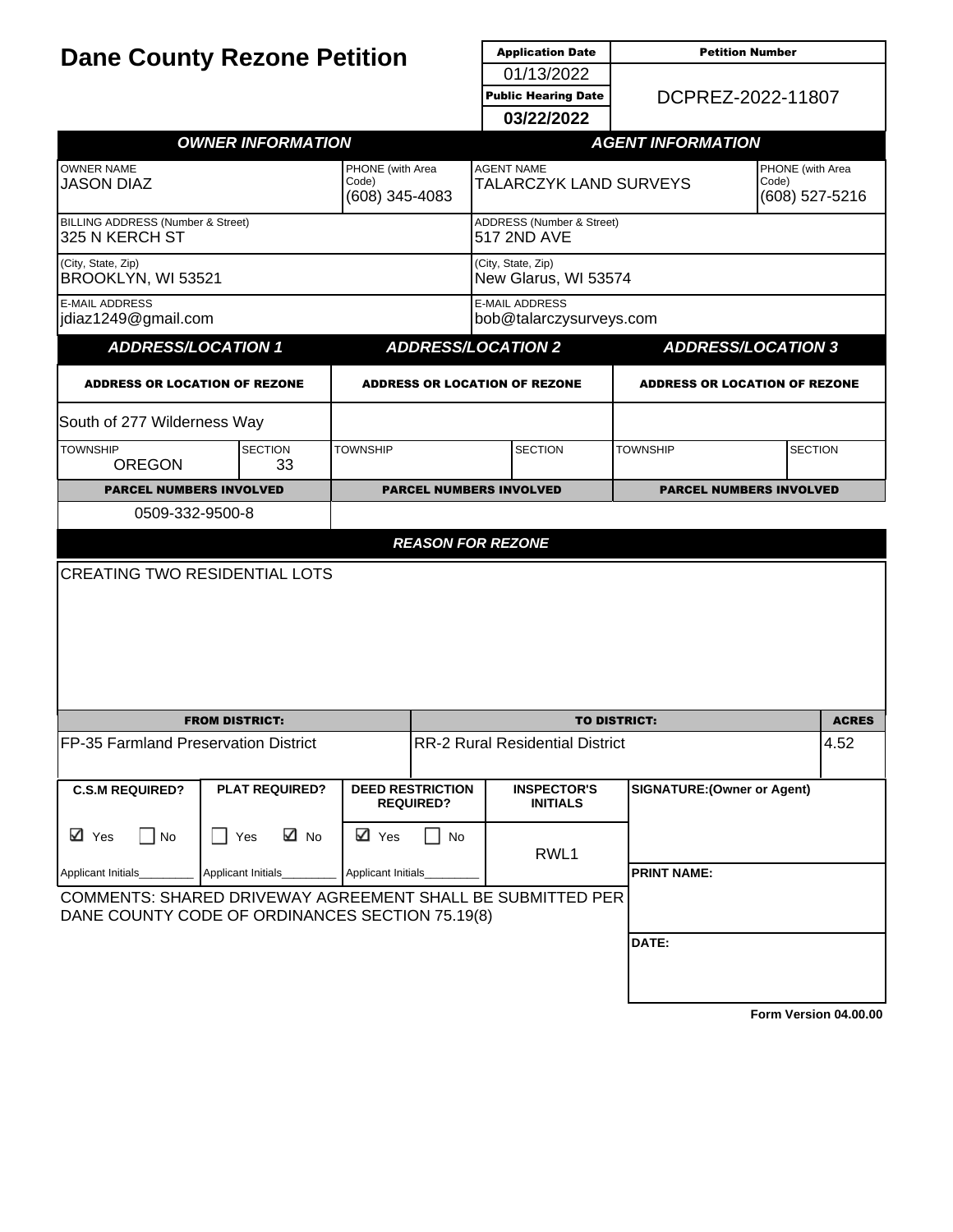

### **Legend**





### Petition 11807 JASON DIAZ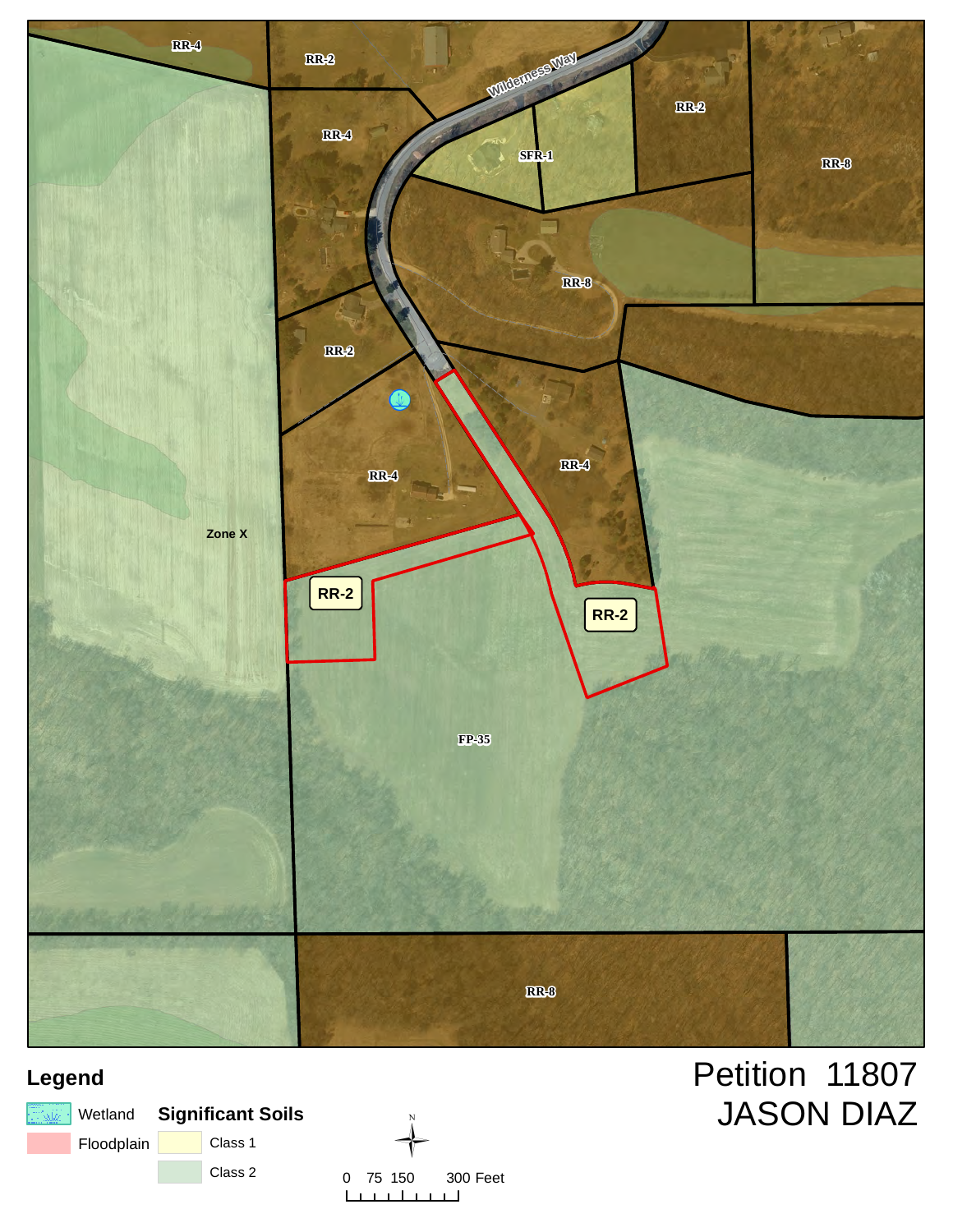**Dane County** 

**Department of Planning and Development Zoning Division** 

Room 116, City-County Building 210 Martin Luther King Jr. Blvd. Madison, Wisconsin 53703 (608) 266-4266

| <b>Application Fees</b>                                                                                                              |       |
|--------------------------------------------------------------------------------------------------------------------------------------|-------|
| General:                                                                                                                             | \$395 |
| <b>Farmland Preservation:</b>                                                                                                        | \$495 |
| <b>Commercial:</b>                                                                                                                   | \$545 |
| PERMIT FEES DOUBLE FOR VIOLATIONS.<br>ADDITIONAL FEES MAY APPLY, CONTACT DANE COUNTY<br>ZONING AT 608-266-4266 FOR MORE INFORMATION. |       |

#### **REZONE APPLICATION**

|                                             |                     | <b>APPLICANT INFORMATION</b>              |                          |  |
|---------------------------------------------|---------------------|-------------------------------------------|--------------------------|--|
| <b>Property Owner Name:</b>                 | Jason Diaz          | <b>Agent Name:</b>                        | <b>Bob Talarczyk</b>     |  |
| Address (Number & Street): 325 Kerch Street |                     | Address (Number & Street): 517 2nd Avenue |                          |  |
| Address (City, State, Zip):                 | Brooklyn, WI 53521  | Address (City, State, Zip):               | New Glarus, WI 53574     |  |
| <b>Email Address:</b>                       | jdiaz1249@gmail.com | <b>Email Address:</b>                     | bob@talarczyksurveys.com |  |
| Phone#:                                     | $(608)$ 345-4083    | Phone#:                                   | (608) 527-5216           |  |

#### **PROPERTY INFORMATION**

| Township: Oregon |  | Parcel Number(s): 050933295008                           |  |
|------------------|--|----------------------------------------------------------|--|
| Section:         |  | Property Address or Location: Wilderness Way, Oregon, WI |  |

#### **REZONE DESCRIPTION**

Reason for the request. In the space below, please provide a brief but detailed explanation of the rezoning request. Include both current and proposed land uses, number of parcels or lots to be created, and any other relevant information. For more significant development proposals, attach additional pages as needed.

Is this application being submitted to correct a violation? Yes No **I** 

The Diaz's wish to create two RR-2 lots on their land. Lot 2 and their remaining lands to the South will be accessed by a shared driveway easement, which runs over Lot 1.

| <b>Proposed Zoning</b><br>District(s) | Acres |
|---------------------------------------|-------|
| <b>RR-2</b>                           | 4.52  |
|                                       |       |
|                                       |       |
|                                       |       |

Applications will not be accepted until the applicant has contacted the town and consulted with department staff to determine that all necessary information has been provided. Only complete applications will be accepted. All information from the checklist below must be included. Note that additional application submittal requirements apply for commercial development proposals, or as may be required by the Zoning Administrator.

| Scaled drawing of | ■ Legal description | $\Box$ Information for | ■ Pre-application      | ■ Application fee (non-   |
|-------------------|---------------------|------------------------|------------------------|---------------------------|
| proposed property | of zoning           | commercial development | consultation with town | refundable), payable to   |
| boundaries        | boundaries          | (if applicable)        | and department staff   | the Dane County Treasurer |

I certify by my signature that all information provided with this application is true and correct to the best of my knowledge and understand that submittal of false or incorrect information may be grounds for denial. Permission is hereby granted for Department staff to access the property if necessary to collect information as part of the review of this application. Any agent signing below verifies that he/she has the consent of the owner to file the application.

alanyl **Owner/Agent Signature** 

Date 1/5/22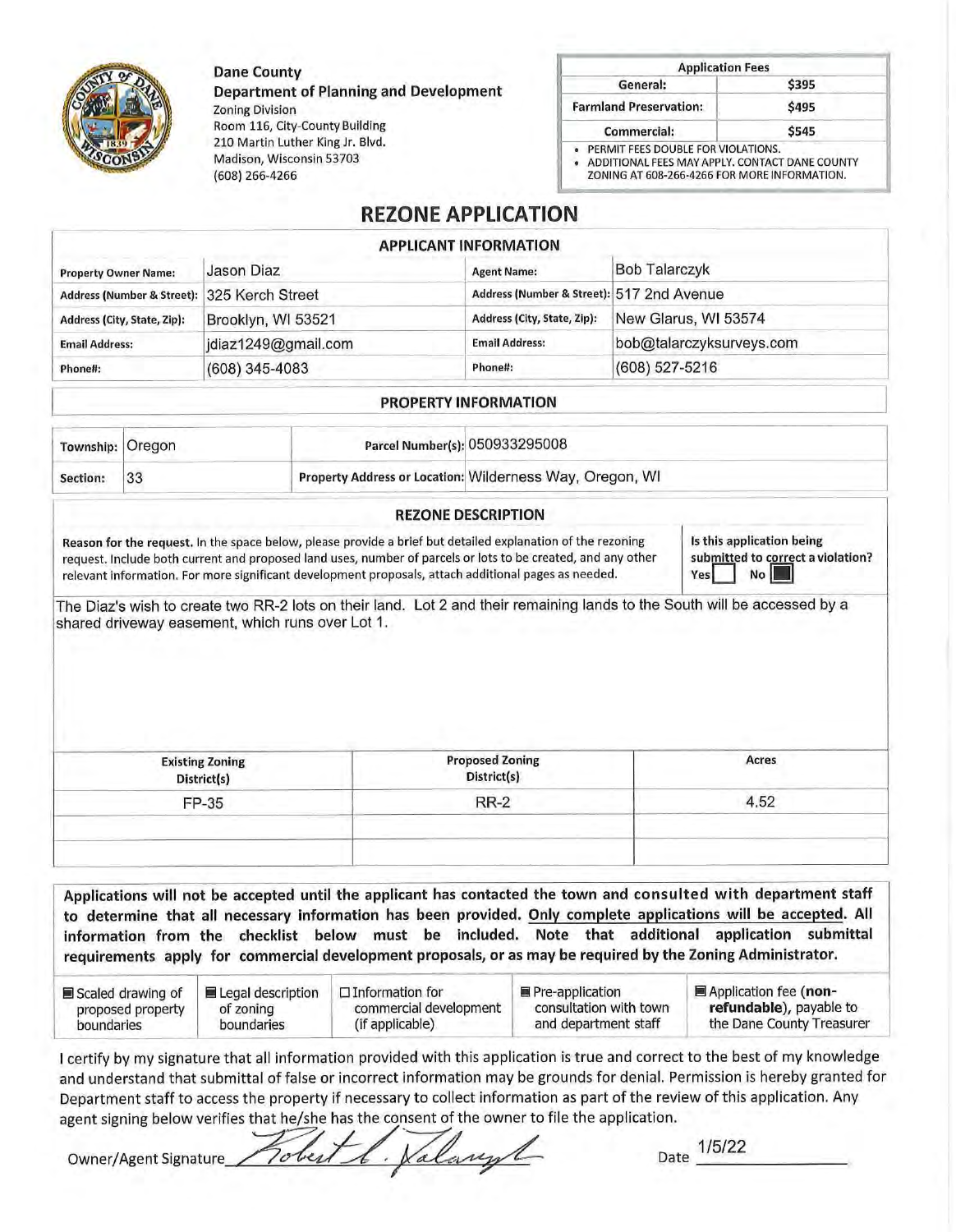### CERTIFIED SURVEY MAP NO.

Part of the Northeast and Southeast 1/4s of the Northwest 1/4 of Section 33, Town 5 North, Range 9 East, Town of Oregon, Dane County, Wisconsin.

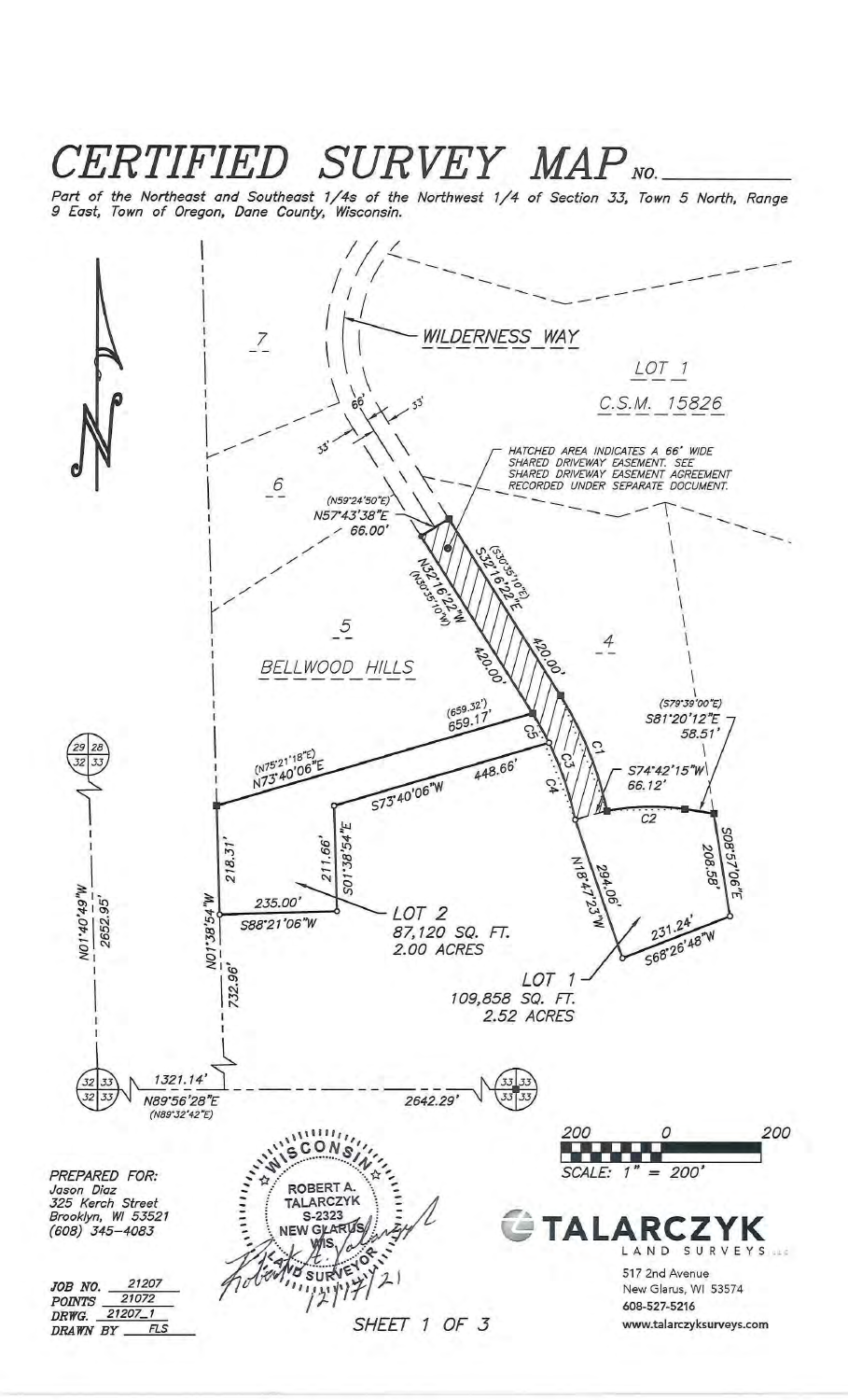# $CERTIFIED$  *SURVEY MAP*  $_{NO}$

*That part of the Northeast and Southeast 1/4s of the Northwest 1/4 of Section 33, Town 5 North, Range 9 East, Town of Oregon, Dane County, Wisconsin, bounded and described as follows:* 

*Commencing at the West 1/4 corner of said Section 33; thence N89° 56'28"£, 1321.14' to the Southwest corner of the Southeast 1/4 of the Northwest 1/4 of Section 33; thence N01° 38'54 <sup>n</sup> W along the West line of the Southeast 1/4 of the Northwest 1/4 of Section 33, 732.96' to the point of beginning; thence N01°38'54'W, 218.31* '; *thence N73° 40'06 <sup>n</sup> £, 659.17'; thence N32° 16'22'W, 420.00' to the Southerly right of way line of Wilderness Way; thence N57°43'38"E along said right of way line, 66.00'; thence S32° 16'22 <sup>n</sup> £, 420.00'; thence Southerly, 250.18' along the arc of a cu<sup>r</sup>ve to the right whose radius is 706.00' and whose chord bears S22° 07'16"£, 248.87'; thence Easterly, 156.57' along the arc of a curve to the right whose radius is 443.00' and whose chord bears N88° <sup>32</sup>'1 rE,*  155.76; thence S81'20'12"E, 58.51; thence S08'57'06"E, 208.58; thence S68'26'48"W, 231.24; *thence N18° 47'23'W, 294.06'; thence Northerly, 162.88<sup>1</sup> , along the arc of a curve to the left whose radius is 640.00' and whose chord bears N18°55'01'W, 162.44'; thence S73° 40'06'W, 448.66'; thence S01° 38'54"£, 211.66'; thence S88° 21 '06'W, 235.00' to the point of beginning; subject to any and all easements of record.* 

#### *CURVE TABLE*

| <b>CURVE</b>   | <b>RADIUS</b> | <b>ARC</b> | DELTA ANGLE         | CHORD   | CH. BEARING |             | TAN. BEARING-IN TAN. BEARING-OUT |
|----------------|---------------|------------|---------------------|---------|-------------|-------------|----------------------------------|
| C1             | 706.00'       | 250.18'    | $20^{\circ}18'12''$ | 248.87' | S22°07'16"F |             | $S11^{\circ}58'10''E$            |
| C <sub>2</sub> | 443.00'       | 156.57'    | $20^{\circ}15'02''$ | 155.76' | N88°32'17"E | N78°24'46"E |                                  |
| C3             | 640.00'       | 230.63'    | 20°38'48"           | 229.38' | N21°56'58°W | N11°37'34"W |                                  |
| C4             | 640.00'       | 162.88'    | 14.34'54''          | 162.44' | N18°55'01"W |             |                                  |
| C5             | 640.00'       | 67.75'     | 6°03'54"            | 67.72'  | N29'14'25"W |             |                                  |

#### *LEGEND:*

- Cast aluminum monument found
- ffi *1" iron pipe found*
- *1-1/4" iron pipe found*
- *3/4" solid round iron rod found*
- **o** J/ *4" x 24" solid round iron rod set, weighing 1.50 lbs per lineal foot*

#### *NOTES:*

*1.) Bearings are referenced to the Wisconsin County Coordinate System, Dane County Zone, NAD83 (2011), in which the West line of the Northwest 1/4 of Section 33 bears N01° 40'49"W. 2.) Recorded data, when different than measured, is shown in parenthesis.* 

*I hereby certify that this survey is in compliance with Chap. 236.34 of the Wis. Statutes and that I have surveyed, monumented, and mapped the lands described hereon, and that this map is a correct representation thereof in accordance with the information provided.* 

*December 17, 2021* 

anyl Robert A. Talarceyk, P.L.S.





517 2nd Avenue New Glarus, WI 53574 **608-527-5216 www.talarczyksurveys.com** 

*JOB NO. 21207 POINTS 21072 DRWG. 21201 1*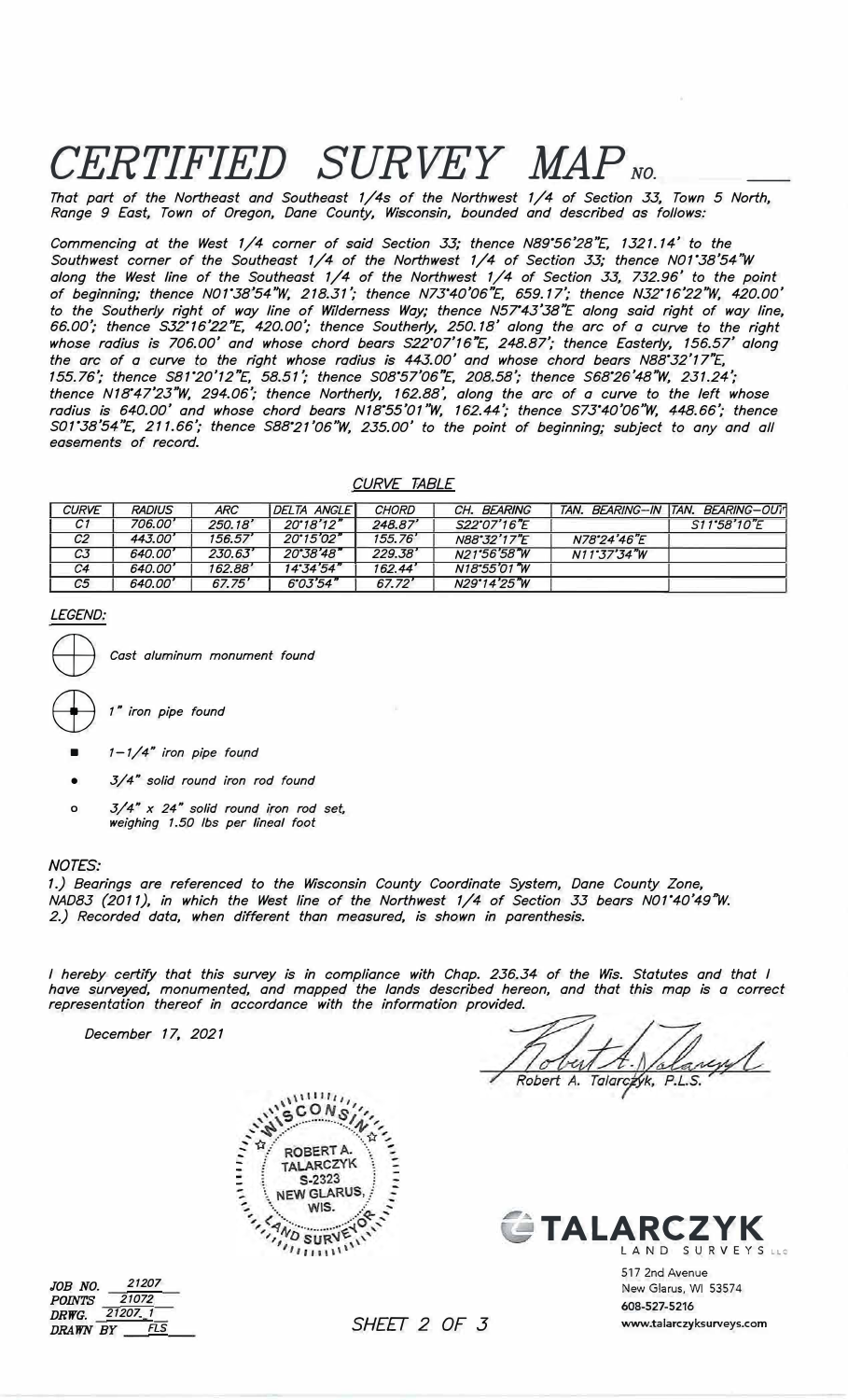## CERTIFIED SURVEY MAP NO.

Part of the Northeast and Southeast 1/4s of the Northwest 1/4 of Section 33, Town 5 North, Range 9 East, Town of Oregon, Dane County, Wisconsin.

#### OWNERS' CERTIFICATE OF DEDICATION:

As owners, we hereby certify that we have caused the land described on this Certified Survey Map to<br>be surveyed, divided, mapped and dedicated as represented hereon. We also certify that this map is<br>required by s.236.10 or Town of Oregon, The County of Dane.

In the presence of:

**Kelly Diaz** 

Jason Diaz

STATE OF WISCONSIN)

My commission expires \_\_\_\_\_\_\_\_\_\_\_

TOWNSHIP APPROVAL: This Certified Survey Map is approved for recording this \_\_\_\_\_ day of \_\_ 20 by the Town of Oregon.

Town Clerk

COUNTY APPROVAL: Approved for recording per Dane County Zoning and Land Regulation Committee action of \_\_\_\_\_\_  $by$ 

Authorized Representative

REGISTER OF DEEDS CERTIFICATE: Received for record this \_\_\_\_\_\_\_\_\_\_ day of \_\_ 20\_\_\_\_\_\_\_ at \_\_\_\_\_\_\_\_\_\_ o'clock \_\_\_\_\_\_M., and recorded in Vol. \_\_\_\_\_\_\_\_\_\_\_\_\_ of Certified Survey Maps of Dane Co., on Pages \_

> **ROBERT A** ARCZYK S-2323 V GL

Register of Deeds



517 2nd Avenue New Glarus, WI 53574 608-527-5216 www.talarczyksurveys.com

*JOB NO.* 21207<br> *POINTS* 21072<br> *DRWG.* 21207\_1<br> *DRAWN BY* FLS

SHEET 3 OF 3